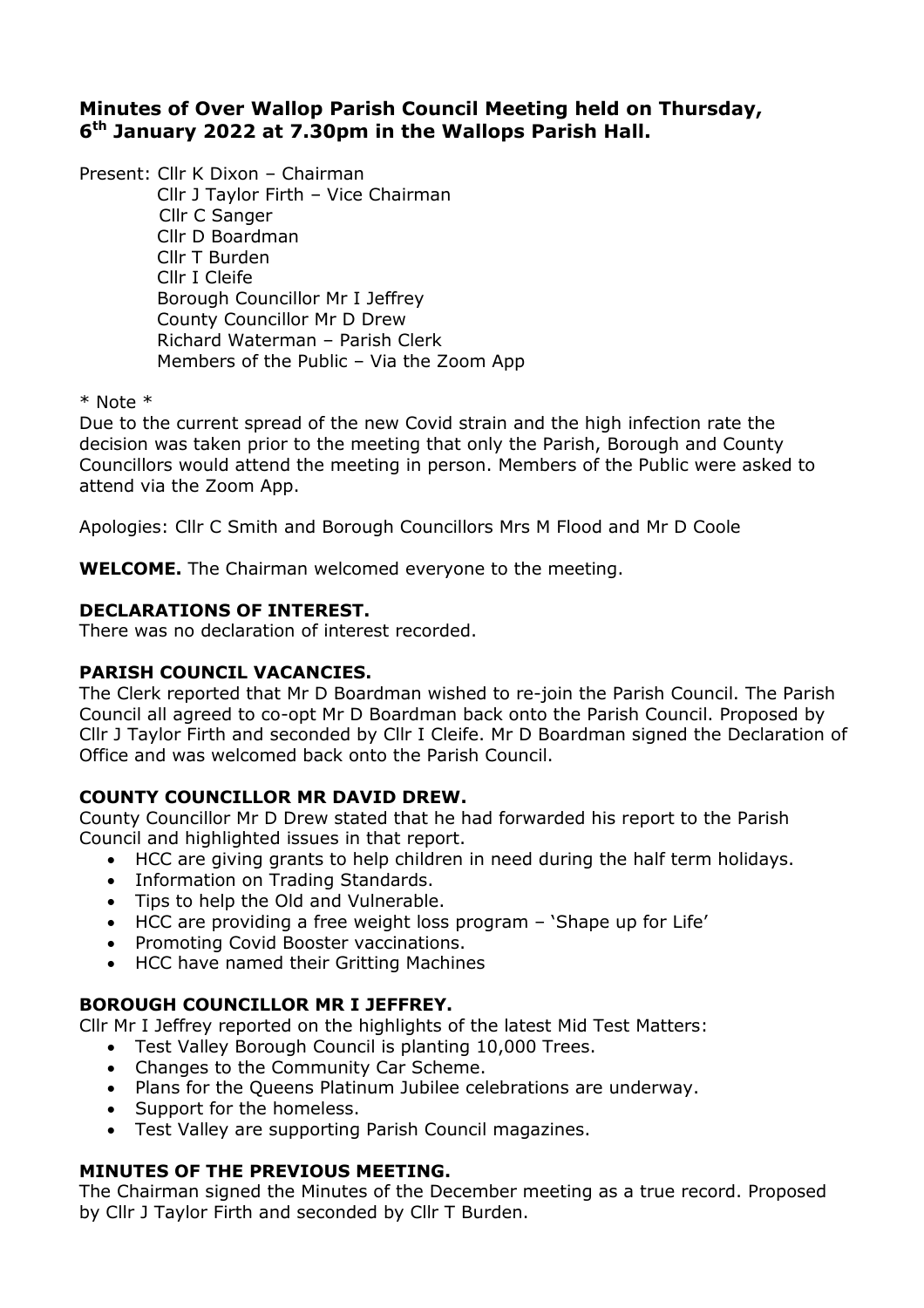#### **CHAIRMAN'S REPORT.**

TRAFFIC CALMING – All Over and Nether Wallop parishioners will be consulted. Details will be available on the Over Wallop Parish Council Website, The Hub, in the Shop, on NextDoor.com, at the Pub and on the Parish Notice Boards.

Cllr Mr T Burden stated that he was concerned that some residents in Palestine would not have access to the internet or Social Media and asked that he be provided with leaflets to deliver to every household in Palestine.

Forms for comment will be available at the Wallops Parish Hall on Saturday 15<sup>th</sup> January 2022 from 10am – 4pm. Comments can also be made via https://tinyurl.com/wallopstraffic-calming. Comments can also be made via telephone to the Parish Clerk between 10am and 2pm on Friday  $14^{th}$  January 2022 - 01264 772460.

PAVILION – The Chairman reported that the Architect requires access to the Pavilion. Cllr Mr I Cleife agreed to open up the pavilion when a date has been set.

JUBILEE PARTY ON 4<sup>TH</sup> JUNE 2022 - 4 volunteers have come forward to help organise the event. Pledges of £1,800 have been made towards the running cost of the event.

#### **FINANCE. - CHEQUES AND PAYMENTS ISSUED IN JANUARY 2022 CHEQUES AND PAYMENTS ISSUED IN JANUARY 2022**

| R.N. Waterman          | Wages $-$ January          | 500.00   |
|------------------------|----------------------------|----------|
| Came and Company       | Insurance                  | 195.85   |
| R.N. Waterman          | Web Site Hosting Fee 2022  | 79.99    |
| <b>Business Stream</b> | Pavilion Water             | 16.94    |
| Enerveo                | <b>Street Lighting</b>     | 148.87   |
| <b>VIXIT</b>           | <b>Grounds Maintenance</b> | 165.00   |
| <b>PGPC</b>            | Share FSS 2022/2022        | 495.00   |
| Mach Acoustic          | Pavilion                   | 1,620.00 |
|                        | TOTAL PAYMENTS £3,221.65   |          |

### **Bank Account Balances**

| Allotments                      | $=$ £ 535.56<br>£37,770.22 |
|---------------------------------|----------------------------|
| Premier Interest = $£10,041.91$ |                            |
| Current Account = $£27,192.75$  |                            |
| After above movements           |                            |

**---------------------------------------------------------------------------------**

Breakdown of Funds held:

| <b>Working Balance</b>             | $= £11,043.13$ |
|------------------------------------|----------------|
| NDP Working Balance = $£$ 6,001.00 |                |
| War Memorial                       | $=$ £ 453.68   |

| Reserves:                     |                |
|-------------------------------|----------------|
| <b>General Reserves</b>       | $= £10,000.00$ |
| Street light Replacement Fund | $=$ £ 500,00   |
| Over Wallop Community Fund    | $=$ £ 1,000.00 |
| Pavilion Project              | $=$ £ 7,382.00 |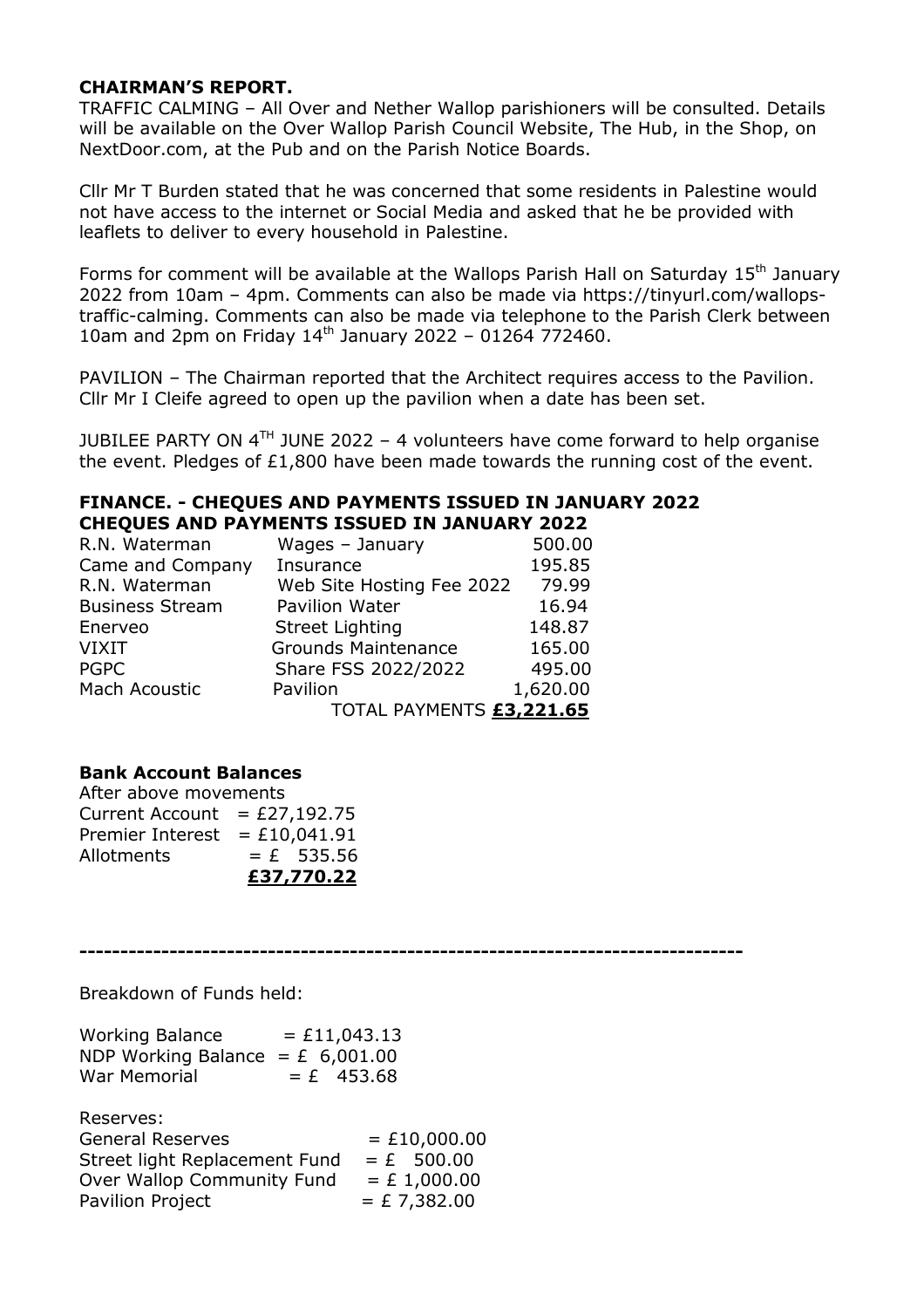NDP (PC Contribution)  $=$  £ 854.85

 $=£19,736.85$ 

|                  | £37,770.22     |
|------------------|----------------|
| Allotments       | $= 5.35.56$    |
| TOTAL FUNDS HELD | $= £37,234.66$ |

Proposed by Cllr J Taylor Firth and Seconded by Cllr C Sanger.

### **2022/2023 PRECEPT.**

The Parish Clerk produced a budget sheet showing the estimated results for the year 2021/2022 and the Budget for the Year 2022/2023. The Clerk explained each item.

Items of Note:

- 2021/2022 Administration Expenditure higher due to training costs, cost of having Zoom meetings during lockdown and replacement defibrillator pads and one battery.
- 2021/2022 Sports Field Maintenance increase due to a late bill for Grass Cutting from TVBC being paid in this financial year, engaging a Woodland Maintenance Contractor (4 months) – 2022/2023 Budget increased to cover a full year's expense.
- 2021/2022 Street Lighting expenditure higher due to unexpected maintenance costs and replacement of one streetlight.
- 2021/2022 Tree works and surveys totalled £8,597.25.
- The Parish Council have a legal responsibility to maintain the trees around the Alan Evans Memorial Ground to ensure that they are safe. It is estimated that this will cost over £14,000. £12,000 for trees has been put in the 2022/2023 Budget.
- The Precept has remained at £32,000 since the 2017/2018 Financial Year.

The Parish Council discussed the Budget at length and agreed that the Precept for the 2022/2023 Financial Year will be increased by £10,000 to £42,000. Proposed by Cllr J Taylor Firth and seconded by Cllr Mr C Sanger. All Agreed. A copy of the Budget is attached to these minutes.

### **PLANNING.**

21/03553/TREEN – Fell unknown species – Moyles, King Lane, Over Wallop – NO COMMENT.

21/03687/VARN – Variation of condition numbers 02, 03, 04 and 05 of 21/00341/FULLN – Plots 1 and 2, Wallop Farm, Craydown Lane, Over Wallop – OBJECTION due to scale of development.

21/03738/FULLN – Demolition of Poultry Sheds and 21/03742/FULLN – Erection of 4 Dwellings - New Park Farm, Over Wallop.

This application was received on the day of the meeting. The Councillors had not had the chance to view the application. The Chairman asked the Councillors to view the application and make their views known via email.

### **NEIGHBOURHOOD DEVELOPMENT PLAN.**

Cllr Mr C Sanger reported that the budget year for the NDP Grant ends on the  $31<sup>st</sup>$  March 2022. Cllr Mr C Sanger has request that all contractors submit their bills so they can be paid as any funds left on the  $31<sup>st</sup>$  March have to be paid back as a condition of the grant.

Mr Stewart MacDonald via the Zoom App reported that the first draft of the NDP is ready for the Parish Council to approve at the February meeting.